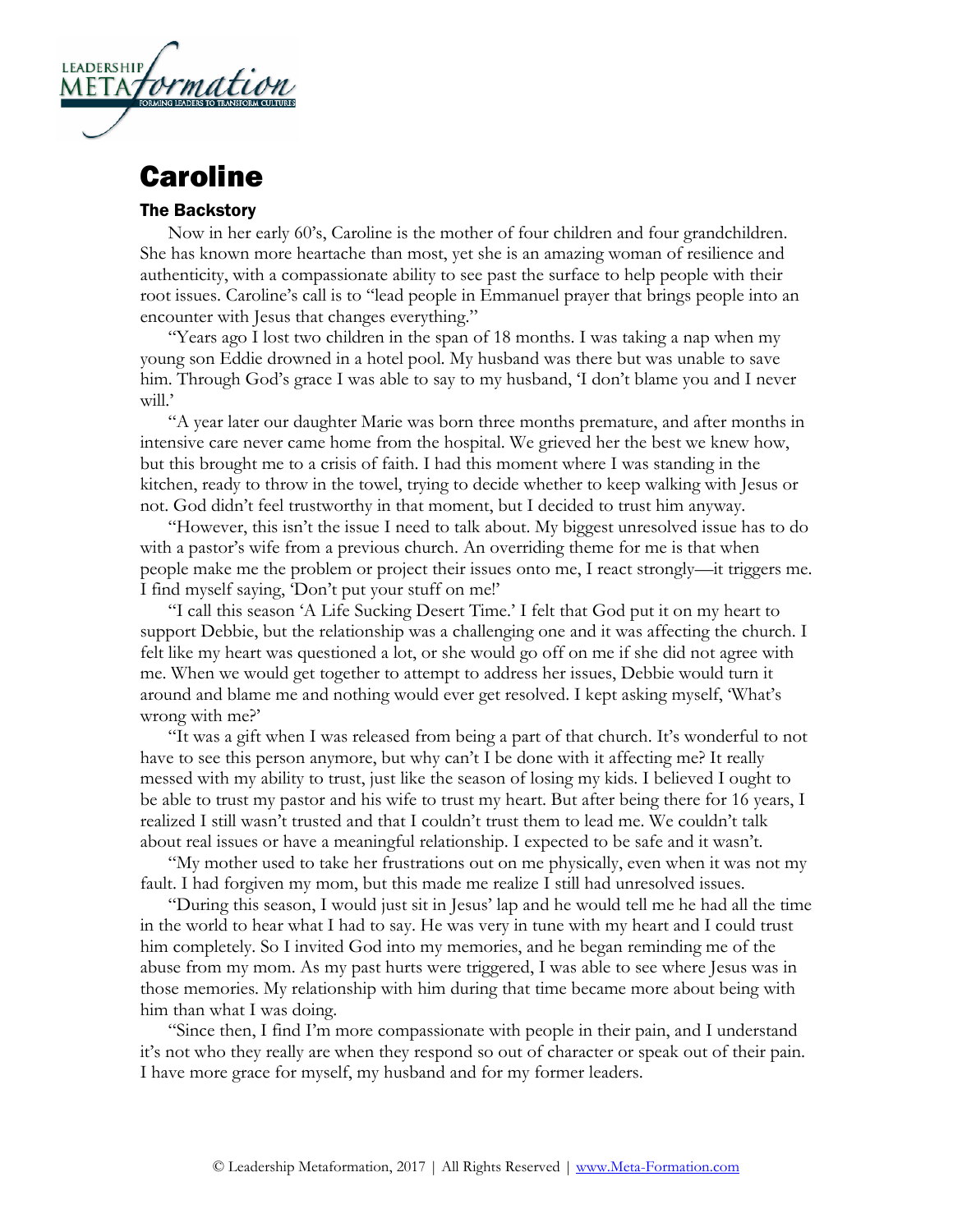

"Before this season, whenever people would put their stuff on me I would just pray, 'God, get me out of this craziness." It was really hard to see God's perspective when I was responding out of my own pain. But he was there with me, teaching me things I couldn't have learned otherwise. The very things I didn't like about my former leader—putting her issues on me—I realized I was doing to my husband! I caught myself and realized I was just like her. It wasn't my husband's fault—it was my issue. That was a big breakthrough in our marriage and a significant turning point. Now I am able to talk about what's really going on between us instead of reacting. I'm finally able to get to the heart of the matter.

"I had never felt like I'd been cared for, but once I was able to experience God's care, it took a lot of pressure off my husband. As I learn to value myself, I'm also learning to take care of myself physically. I've always had weight issues and know the source: I was sexually abused at five years of age. My family never talked about emotional stuff, so I stuffed my pain and my emotions. I didn't even remember the abuse until I was in my 40's. Even when I wasn't overweight, I saw myself that way.

"So now, I want to be at peace about that. I've always felt if I could conquer this area, I could overcome anything."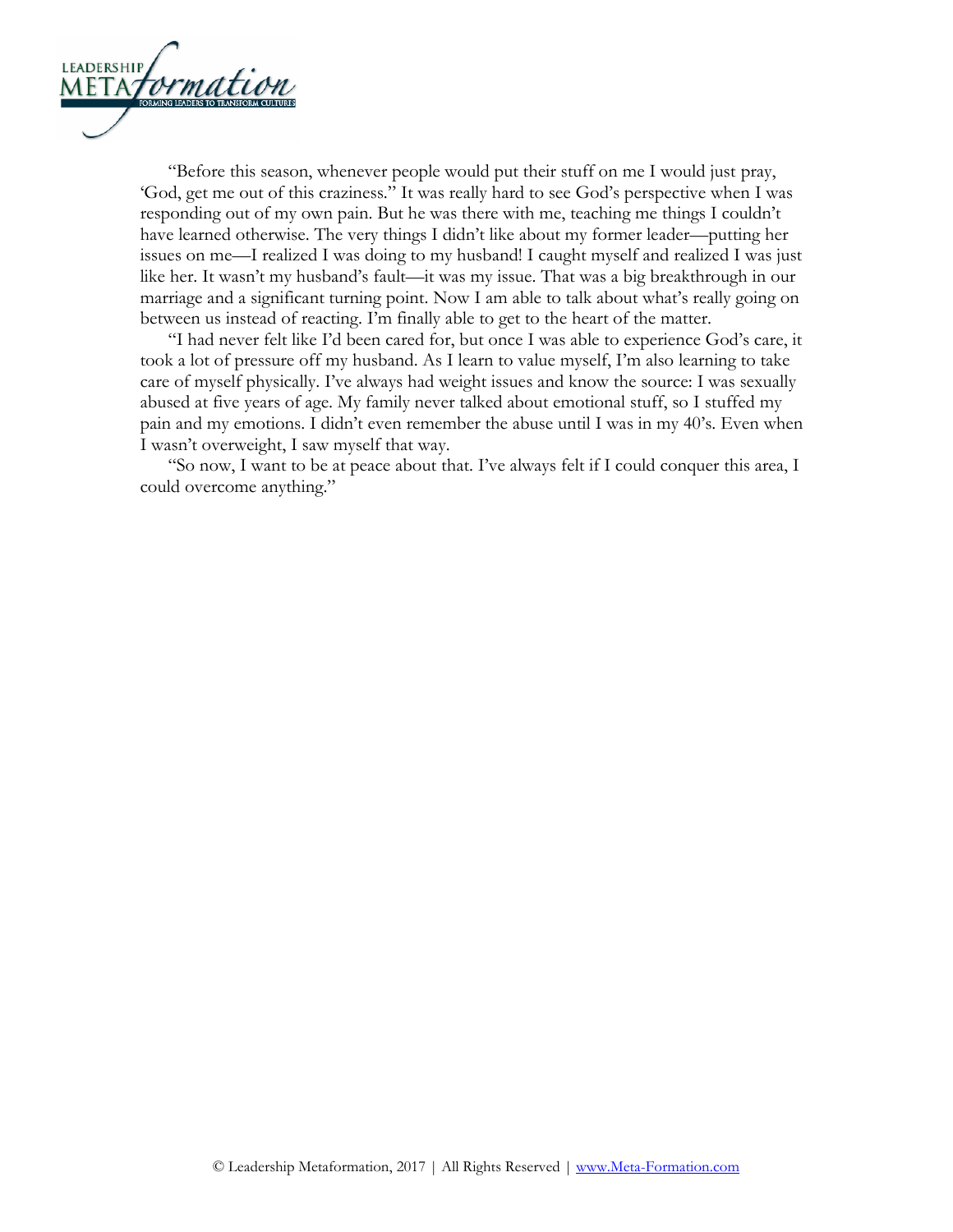

## **Caroline Flowers**

*My Beautiful Vessel of Honor*

*My Precious Caroline,*

*I've created an endless variety of vessels since I started making this thing called the human race. They have come in all shapes, colors and sizes, all for different purposes—and I have delighted in each and every one. But every now and then I create someone truly special—someone I put on the center of my mantel in heaven for all to admire. I regularly point them out to the angels and the heavenly host. You are one such vessel, Caroline. Sometimes I just sit and admire you with a huge smile on my face. Other times I can't shut up to the angels about the wisdom and beauty of who you are! But my favorite times are when your children Eddie and Marie and I sit together, loving and admiring you from here. They always thank me for allowing them the privilege of having such an amazing mom—and for the privilege of getting to play their part in making you into the person you are today. So, Caroline, I need for you to put everything down for a few minutes, curl up in my lap and let me show you what we see when we look at you.*

*We are eternally proud of you, my dear. You have allowed the agony of loss, abuse and disappointment to mold you into a carrier of my glory. Do you have any idea how many of my children suffer far less loss in life and yet never press into the power of my presence to make all things well? Instead they become hard and calloused, filled with bitterness and disappointment. They choose to no longer trust Me. They shut their hearts off and live to just survive. They want Me to behave as they would and when I don't, they can't see past it.* 

*But not you! You found my window of opportunity in the midst of earthly pain, and you trusted me again. Do you have any idea what that does for my heart? That is the very essence of the walk of faith I have called my children to. Thank you for not settling for the view of me that is made in the image of humanity. Stop right now and picture it: my delight in who you are and the hard choices you've made to keep following me, especially when it made no earthly sense.* 

*I want to let you in on a secret. I know just how you felt when you became a "whipping post" for your mother and then for Debbie. I was a whipping post once too. I asked the Father a number of times if there was something I could have done differently to keep them from treating me the way they did. He assured me there wasn't. But he had a plan and I trusted him with it, just like you chose to do.* 

*As I hung there on the cross I had another choice. I could focus on the people who put me there—oh, the injustice and the pain of knowing one of my trusted friends was responsible for the betrayal! Not to mention the people who, thinking they were representing my Father, partnered with the enemy to put me to death. If they only knew who I was then they would have treated me differently.* 

*But they didn't know, and I saw that. I've allowed you to see it too. Hanging there I made this choice: to*  endure the cross for the joy set before me. I chose to look ahead to glory, and not behind at the people who put *me there. I knew that by entering into death, there would be life again on the other side; life for you and all of mankind. You see—***you** *were the joy set before me! I knew if I could overcome this unspeakable pain, you'd be able to as well.* 

*And it was worth it. In my economy, when you choose to enter into pain and suffering with me, and enter into the death of that thing, I have resurrection life waiting for you on the other side. That's why I could look at them and say they didn't know what they were doing. What you thought was a huge loss of trust, safety and peace, I used to impart a precious piece of my heart that few are qualified to carry. I used the very things the enemy thought would destroy you to bring redemption and intimacy into your marriage!*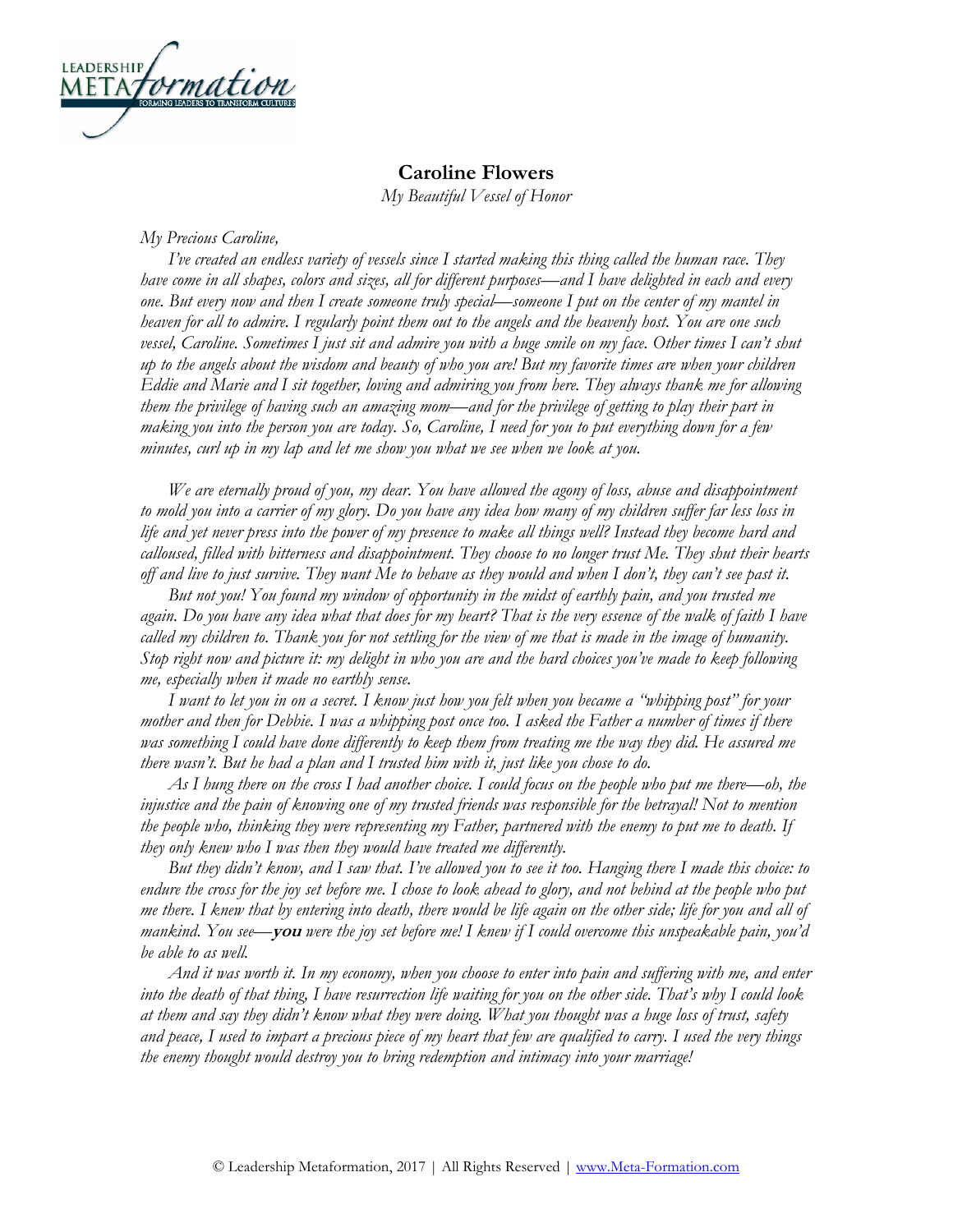

*It broke my heart over and over again to watch you suffer. I would have stopped it if I hadn't had a plan to use what the enemy meant for evil and turn it around for good. Instead of being destroyed, you have now been called to display authenticity, to dig out the lies and darkness and to walk in the light of my love and truth. You would not be equipped or qualified to do that unless I had allowed this process in your life. It was a severe mercy, but it carried the gift of life for you!*

*You are my beautiful vessel of honor, Caroline. The way you have allowed me to form you and to burn out the impurities has positioned you as my royal queen, filled with my love and glory. You have not allowed your heart to become bitter, but you have allowed me to fill it over and over again. You will now look on those who know not what they do, and they will be changed because they know* **us** *through you. You will show them that narrow window into my presence where I can redefine everything they thought was true about themselves and me. You can only do that because you followed me there.* 

*So thank you for hosting me so well. Thank you, not only for allowing me to reside within you, but for welcoming me in to abide—to become one with you. Together, we will transform the lives of those I bring to you!* 

*Happy graduation day, my dear one! Wait until you see the joy I've set before you—you are now ready to enter into that place. We will go there together, overflowing with my joy and peace!*

*So rest assured, my Darling: the process has been worth it. You are an overcomer. Your marriage and all your relationships from here on out will be fundamentally different—fulfilling and rich because of your choices to let go of what you don't understand and embrace Me instead. I'm only just beginning to put you on display on earth. You radiate my love and I'm able to love people through you—just the way you are. Trust me, your joy and reward are just beginning! And oh, what we have planned for you when you finally arrive here!! Eddie, Marie and I talk endlessly about our plans for you on that day. What a party it will be!*

*In the meantime, all of heaven resounds with this: Live, sweet Caroline. Just live!*

*With undying love,*

Your Jesus